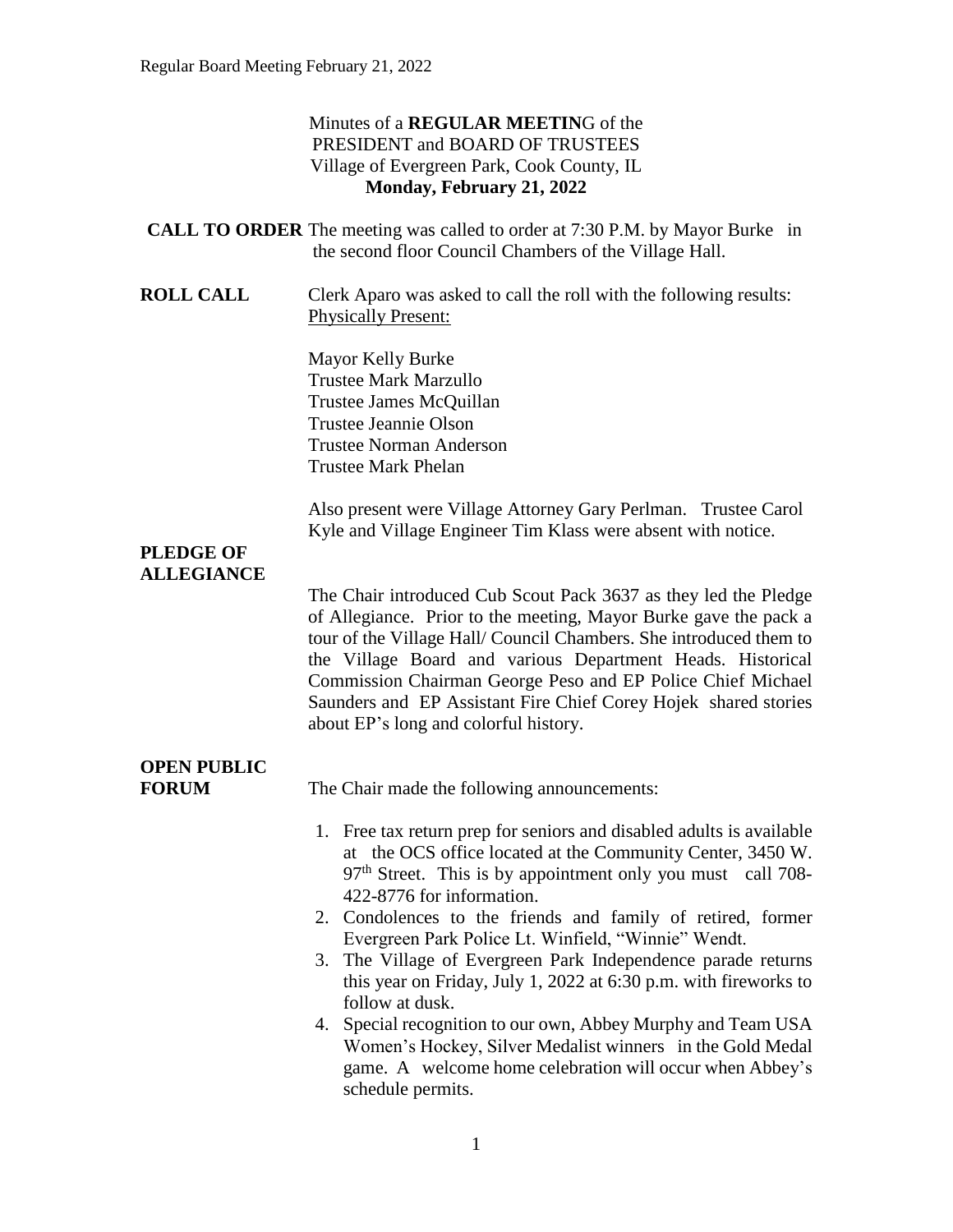5. The Chair recognized the Senior Women's League Illinois State Champions, for the years 2019 and 2021. The team were repeat champions after a year of no tournaments in 2020 due to Covid restrictions. The recognition of the team was delayed as well.

Mayor Burke introduced the team in attendance tonight. She added how proud we are of all the girls and their amazing accomplishments. She thanked all the Coaches for their dedication including Erin Davis, Becky McQuillan and Rich Farmer. She introduced the Champion players Maddie Davis, Maura Racz, Alyssa Rossi, Hannah Hosty, Maggie Tracy, April Kirts, Lizzie McQuillan, Norah Burke, Dora Cihocki, Taylor Lawrence, and Bridget Murphy. Also thanked was Bill Hovanec, League President. They were given a hearty round of appreciative applause from the audience and the Board.

### **OPEN PUBLIC** NONE.

### **REGULAR**

**AGENDA** Motion by Trustee Phelan second by Trustee Anderson to waive the reading of the minutes of the February 7, 2022 Regular Meeting of the President and Board of Trustees. Upon roll call voting Yes Trustees Marzullo, McQuillan, Olson, Anderson and Phelan voting NO: NONE. The motion was passed by unanimous voice vote and so ordered by the Chair.

### **RESOLUTION**

**NO. 8-2022** Motion by Trustee Marzullo second by Trustee McQuillan to approve **Resolution NO. 8-2022** with expenditures of the General Corporate Fund of \$ 555,802.85 and Water Management Fund in the amount of  $$ 254,921.10$  and the 95<sup>th</sup> Street TIF  $$ 7,739.10$  and the Capital Improvement Fund \$ 32,725.00 and the Street Bond Fund, \$ 24,250.00 for a total of \$875,438.0. Upon roll call, voting YES Trustees McQuillan, Olson, Anderson, Phelan and Marzullo voting NO: NONE. The motion was passed and so ordered by the Chair.

### **TREASURER'S**

**REPORT** Motion by Trustee Anderson second by Trustee Olson to approve the Treasurer's report for January 2022 in the amount of \$4,305,884.55 in the General Fund and \$ 5,554,754.51 in the Water Management Fund. The motion was passed by unanimous voice vote and so ordered by the Chair.

### **BUSINESS**

**CERTIFICATES** Motion by Trustee Phelan second by Trustee Marzullo to approve the business license application for **SPOKEN HOLDINGS, LLC DBA/SPOKE AND VINE** to conduct a wine bar and bottle shop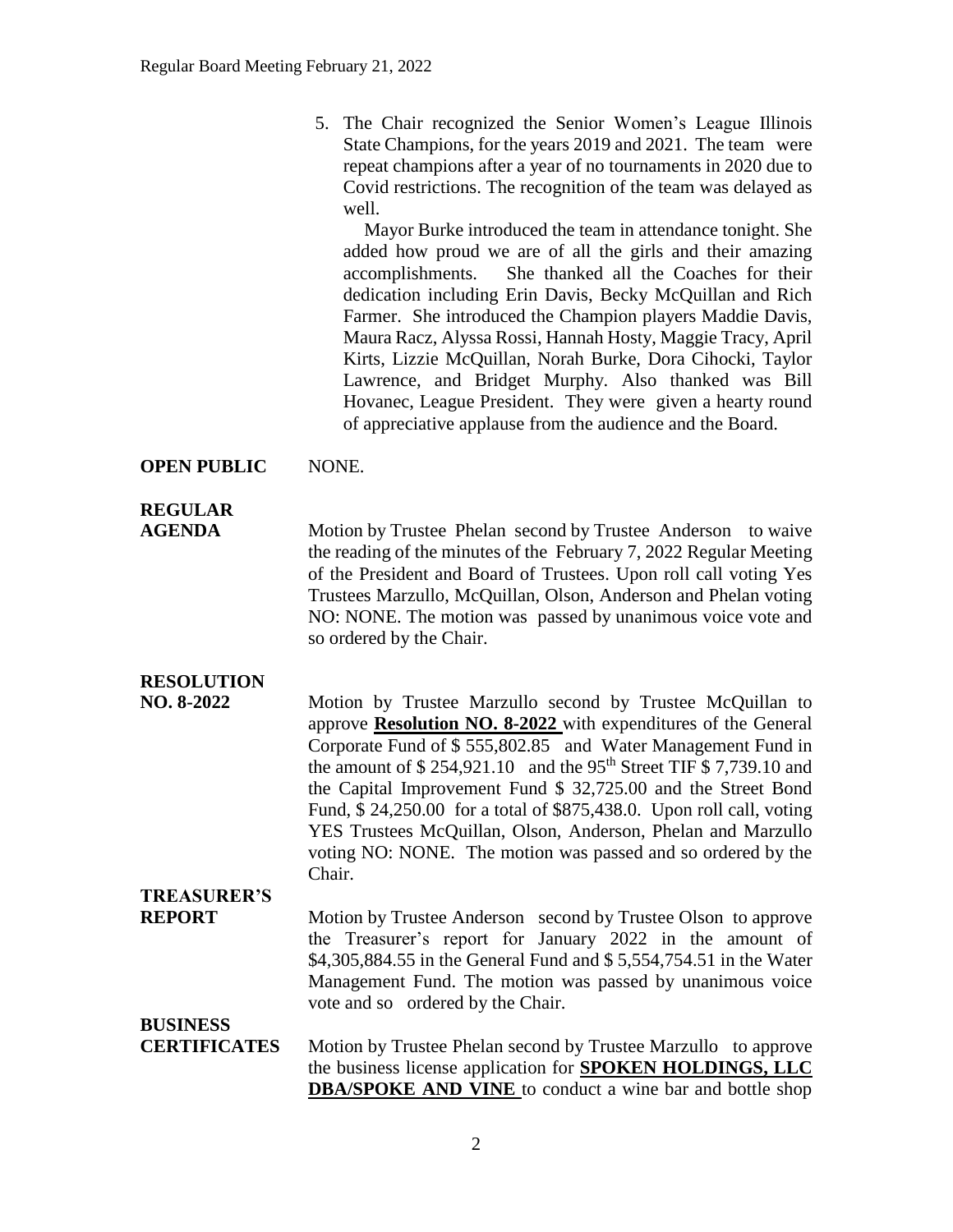located at  $3146$  W.  $95<sup>th</sup>$  Street. A discussion took place regarding types of sales and the lack of parking /congestion in the strip mall. The petitioners, Reid and Bridget explained it would be a wine bar with shared small food plates. They have been monitoring the parking lot for months; their busy times will occur when the other businesses are slow or closed. They will encourage pedestrian and bicycle traffic from the neighborhood. Upon roll call, voting YES Trustees Olson, Anderson, Phelan, Marzullo and McQuillan; voting NO: NONE. The motion was passed and so ordered by the Chair.

### **GIRLS SOFTBALL**

**PARADE** Motion by Trustee McQuillan second by Trustee Olson to approve the request from Girls Softball to hold their opening day parade on Friday, May 6, 2022. Upon roll call, voting YES: Trustees Anderson, Phelan, Marzullo, McQuillan and Olson voting NO: NONE. The motion was passed and so ordered by the Chair.

## **ENGINEER'S**

**REPORT** Mr. Klass was absent with notice.

### **ATTORNEY**

**REPORT** The Attorney had no report.

#### **BIDS/TURF MAINTENANCE**

Motion by Trustee Phelan second by Trustee Anderson to approve the PW Director's request to allow the Clerk to bid the proposals for turf maintenance on (3) three 2022 projects. The first project is Yukich Field Turf Maintenance, second project is for the Village parks and the third is for the 50-acre park. Upon roll call, voting YES Trustees Phelan, Marzullo, McQuillan, Olson and Anderson; voting NO: NONE. The motion was passed and so ordered by the Chair.

**MISC.** NONE.

**ADJOURNMENT** With nothing further to come before this meeting, motion by Trustee Olson second by Trustee McQuillan that this Regular Meeting of the President and Board of Trustees adjourn. Upon roll call voting YES Trustees Marzullo, McQuillan, Olson, Anderson and Phelan; voting NO: None. The motion was passed and so ordered by the Chair at 7:46 P.M.

Catherine T. Aparo, MMC, Village Clerk

\_\_\_\_\_\_\_\_\_\_\_\_\_\_\_\_\_\_\_\_\_\_\_\_\_\_\_\_\_\_\_\_\_\_\_\_\_\_\_\_